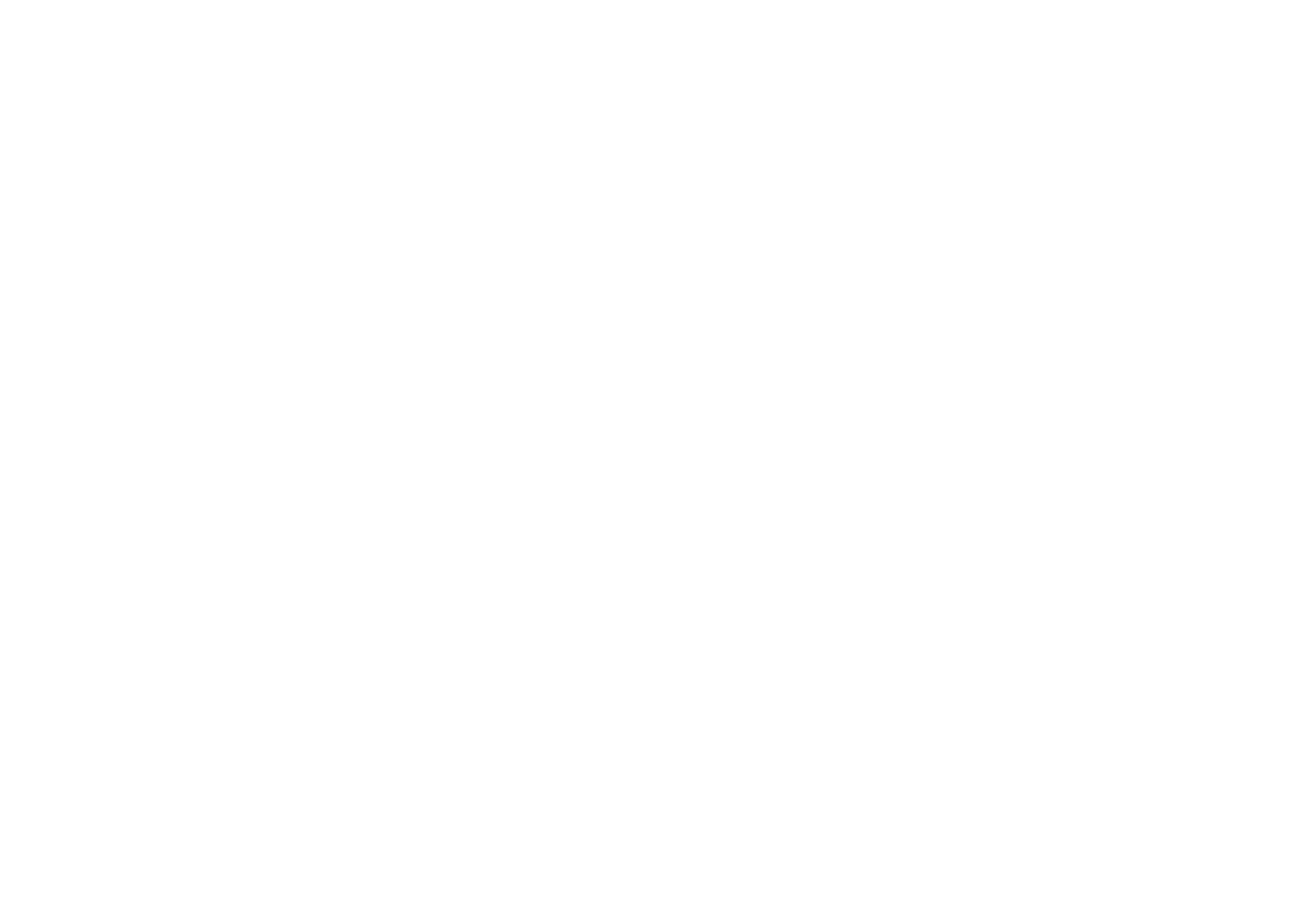| ۰,<br>×<br>٧ |  |
|--------------|--|
|--------------|--|

| <b>DISTANCE</b>         | <b>NAME</b>         | <b>TIME</b>   | <b>LOCATION</b>                | <b>NAME</b>       | <b>TIME</b>   | LOCATION            | <b>NAME</b>     | <b>TIME</b>   | <b>LOCATION</b>       |
|-------------------------|---------------------|---------------|--------------------------------|-------------------|---------------|---------------------|-----------------|---------------|-----------------------|
|                         |                     | <b>VET 50</b> |                                |                   | <b>VET 55</b> |                     |                 | <b>VET 60</b> |                       |
| 5K                      | M.CARTWRIGHT        | 19.32         | DONCASTER 7/97                 | M.CARTWRIGHT      | 19.24         | MEXBOROUGH 7/01     | M.WESTON        | 22.40         | BARNSLEY 6/92         |
| 5 MILE                  | D.O'GORMAN          | 28.22         | WOMBWELL 5/01                  | R.BROWN           | 32.45         | ARMTHORPE 6/96      | M.WESTON        | 34.45         | ARMTHORPE 6/92        |
| 6 MILE                  | <b>B.INNES</b>      | 38.22         | DENBY DALE 12/00               | M.CARTWRIGHT      | 41.08         | CUDWORTH 8/01       | R.BROWN         | 46.14         | DENBY DALE 12/00      |
| 10K                     | D.O'GORMAN          | 34.35         | PERCY PUD 12/01                | M.CARTWRIGHT      | 40.37         | ROTHER VALL 10/01   | M.WESTON        | 43.41         | BARNSLEY 11/92        |
| 1/3 MARATHON            | <b>B.INNES</b>      | 57.25         | BARNSLEY 4/01                  | M.CARTWRIGHT      | 61.53         | BARNSLEY 9/01       |                 |               |                       |
| 9 MILE                  | D.BATTY             | 57.27         | NORTON 3/96                    | R.BROWN           | 62.01         | NORTON 3/96         | R.BROWN         | 62.56         | NORTON 3/01           |
| 10 MILE                 | <b>M.CARTWRIGHT</b> | 65.54         | ASKERN 8/97                    | M.CARTWRIGHT      | 69.28         | <b>MALTBY 10/01</b> | M.WESTON        | 1.14.00       | ASKERN 8/92           |
| 1/2 MARATHON<br>14 MILE | <b>B.INNES</b>      | 1.24./29      | SHEFFIELD 4/01                 | R.BROWN           | 1.31.50       | DONCASTER 4/97      | R.BROWN         | 1.39.24       | DONCASTER 9/01        |
| 15 MILE                 | D.BATTY             | 1.44.27       | HOLMFIRTH 10/95                | R.BROWN           | 1.49.35       | HOLMFIRTH 10/95     | <b>R.BROWN</b>  | 1.57.59       | HOLMFIRH 10/01        |
| 20 MILE                 | R.BROWN             | 2.30.13       | EAST HULL 3/93                 | R.BROWN           | 2.32.13       | EAST HULL 3/97      | R.BROWN         | 2.38.08       | EAST HULL 3/01        |
| <b>MARATHON</b>         | R.BROWN             | 3.25.25       | LONDON 4/94                    | R.BROWN           | 3.25.15       | LONDON 4/96         | R.BROWN         | 3.33.51       | LONDON 4/01           |
|                         |                     | <b>VET 45</b> |                                |                   | <b>VET 50</b> |                     |                 | <b>VET 55</b> |                       |
| 5K                      |                     |               |                                |                   |               |                     |                 |               |                       |
| 5 MILE                  | P.SENIOR            | 39.19         | WOMBWELL 4/89                  | <b>J.WELBOURN</b> | 34.04         | WOMBWELL 5/96       |                 |               |                       |
| 6 MILE                  | <b>J.WELBOURN</b>   | 41.40         | MILTON 5/95                    | J. WELBOURN       | 40.42         | MILTON 5/96         |                 |               |                       |
| 10K                     | S.BOLER             | 39.08         | BARNSLEY 11/94                 | <b>J.WELBOURN</b> | 41.06         | PERCY PUD 11/97     | <b>P.SENIOR</b> | 51.35         | BARNSLEY 11/95        |
| 1/3 MARATHON            | S.HIGHAM            | 69.23         | <b>BARNSLEY 4/99</b>           | S.HIGHAM          | 72.49         | BARNSLEY 9/01       |                 |               |                       |
| 9 MILE                  | S.HIGHAM            | 76.05         | NORTON 3/95                    |                   |               |                     |                 |               |                       |
| 10 MILE                 | P.SENIOR            | 80.46         | <b>MALTBY 10/89</b>            | P.SENIOR          | 81.51         | <b>MALTBY 10/91</b> |                 |               |                       |
| 1/2 MARATHON            | S.HIGHAM            | 1.51.40       | GREAT NORTH RUN 10/98 S.HIGHAM |                   | 1.46.37       | WORKSOP 10/00       | P.SENIOR        | 2.06.30       | GREAT NORTH RUN 10/99 |
| 14 MILE                 |                     |               |                                |                   |               |                     |                 |               |                       |
| 15 MILE                 |                     |               |                                |                   |               |                     |                 |               |                       |
| 20 MILE                 | S.HIGHAM            | 2.49.27       | EAST HULL 3/99                 |                   |               |                     |                 |               |                       |
| <b>MARATHON</b>         | S.HIGHAM            | 3.59.13       | LONDON 4/99                    |                   |               |                     |                 |               |                       |

1. 1st Claim Members only listed. 2. Records on certified courses only. 3. Courses to be measured by listed official. 4. **CLUB RECORDS**